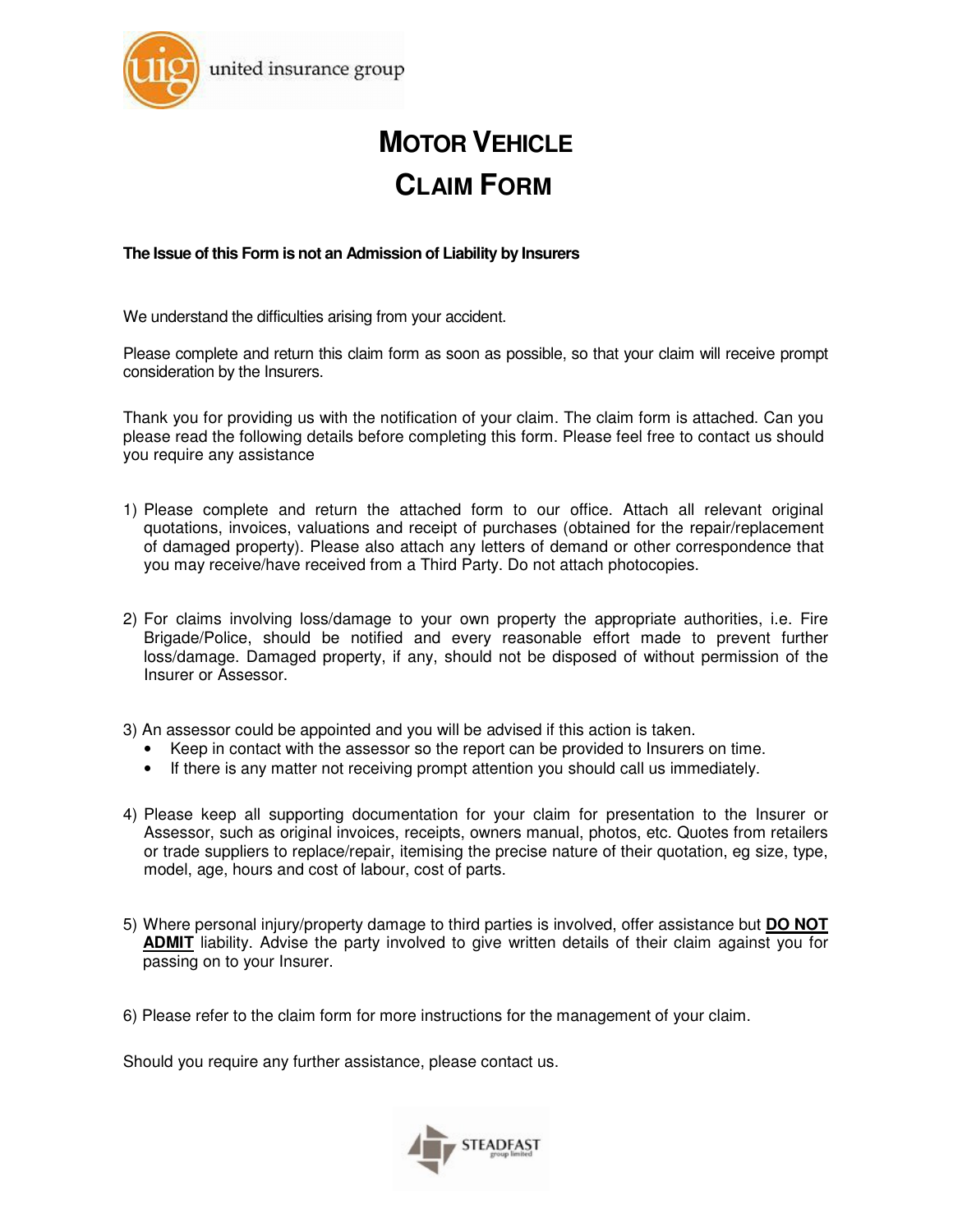

**MOTOR VEHICLE CLAIM FORM**

#### **The Issue of this Form is not an Admission of Liability by Insurers**

# **Policy # :**

### **Claim # :**

We understand the difficulties arising from your accident.

Please complete and return this claim form as soon as possible, so that your claim will receive prompt consideration by the Insurers.

#### PLEASE NOTE

- 1. If your vehicle can be safely driven, a quotation for its repair should be faxed/returned with this claim form.
- 2. Repairs must not be authorised without Insurer's approval.
- 3. Licence / permit / registration of the driver (or a photocopy of both sides) should accompany this form (enlarged if possible).
- 4. If anyone holds you responsible for damage to their vehicle or property, insist their claim be in writing and include two quotations for repairs, which should accompany this form. Do not admit Liability.
- 5. Insurers / Assessor may suggest a guaranteed repairer supply a quote if needed.

#### **THE INSURED**

|                                                                                                    |  | Surname __________________________Other Names ______________________________Mr,Mrs,Miss,Ms                                                                                                                                                                                                                                                                                                                                                                                                            |                             |  |
|----------------------------------------------------------------------------------------------------|--|-------------------------------------------------------------------------------------------------------------------------------------------------------------------------------------------------------------------------------------------------------------------------------------------------------------------------------------------------------------------------------------------------------------------------------------------------------------------------------------------------------|-----------------------------|--|
|                                                                                                    |  |                                                                                                                                                                                                                                                                                                                                                                                                                                                                                                       |                             |  |
|                                                                                                    |  | and the control of the control of the control of the control of the control of the control of the control of the                                                                                                                                                                                                                                                                                                                                                                                      | Post Code ___________       |  |
|                                                                                                    |  |                                                                                                                                                                                                                                                                                                                                                                                                                                                                                                       |                             |  |
|                                                                                                    |  |                                                                                                                                                                                                                                                                                                                                                                                                                                                                                                       |                             |  |
|                                                                                                    |  |                                                                                                                                                                                                                                                                                                                                                                                                                                                                                                       |                             |  |
|                                                                                                    |  |                                                                                                                                                                                                                                                                                                                                                                                                                                                                                                       |                             |  |
|                                                                                                    |  | Are you registered for GST?                                                                                                                                                                                                                                                                                                                                                                                                                                                                           |                             |  |
|                                                                                                    |  | No $\Box$ Yes $\Box$ >What is your ABN?<br>$\mathbf{1} \qquad \mathbf{1} \qquad \mathbf{1} \qquad \mathbf{1} \qquad \mathbf{1} \qquad \mathbf{1} \qquad \mathbf{1} \qquad \mathbf{1} \qquad \mathbf{1} \qquad \mathbf{1} \qquad \mathbf{1} \qquad \mathbf{1} \qquad \mathbf{1} \qquad \mathbf{1} \qquad \mathbf{1} \qquad \mathbf{1} \qquad \mathbf{1} \qquad \mathbf{1} \qquad \mathbf{1} \qquad \mathbf{1} \qquad \mathbf{1} \qquad \mathbf{1} \qquad \mathbf{1} \qquad \mathbf{1} \qquad \mathbf{$ |                             |  |
|                                                                                                    |  | Have you claimed an input tax credit on the GST amount applicable to this policy?                                                                                                                                                                                                                                                                                                                                                                                                                     |                             |  |
| Yes $\Box$ >Is the amount claimed less than 100% No $\Box$ Yes $\Box$ >Specify amount<br>$No$ $  $ |  |                                                                                                                                                                                                                                                                                                                                                                                                                                                                                                       |                             |  |
| claimed:<br>Of the GST applicable to the premium?                                                  |  |                                                                                                                                                                                                                                                                                                                                                                                                                                                                                                       |                             |  |
|                                                                                                    |  | Are you entitled to claim an input tax credit for the repairs or replacement of the vehicle?                                                                                                                                                                                                                                                                                                                                                                                                          |                             |  |
| No $\Box$ Yes $\Box$ > Is the amount claimable<br>No                                               |  |                                                                                                                                                                                                                                                                                                                                                                                                                                                                                                       | Yes $\Box$ > Specify amount |  |
| less than 100%                                                                                     |  |                                                                                                                                                                                                                                                                                                                                                                                                                                                                                                       | claimed:<br>$\%$            |  |
|                                                                                                    |  |                                                                                                                                                                                                                                                                                                                                                                                                                                                                                                       |                             |  |

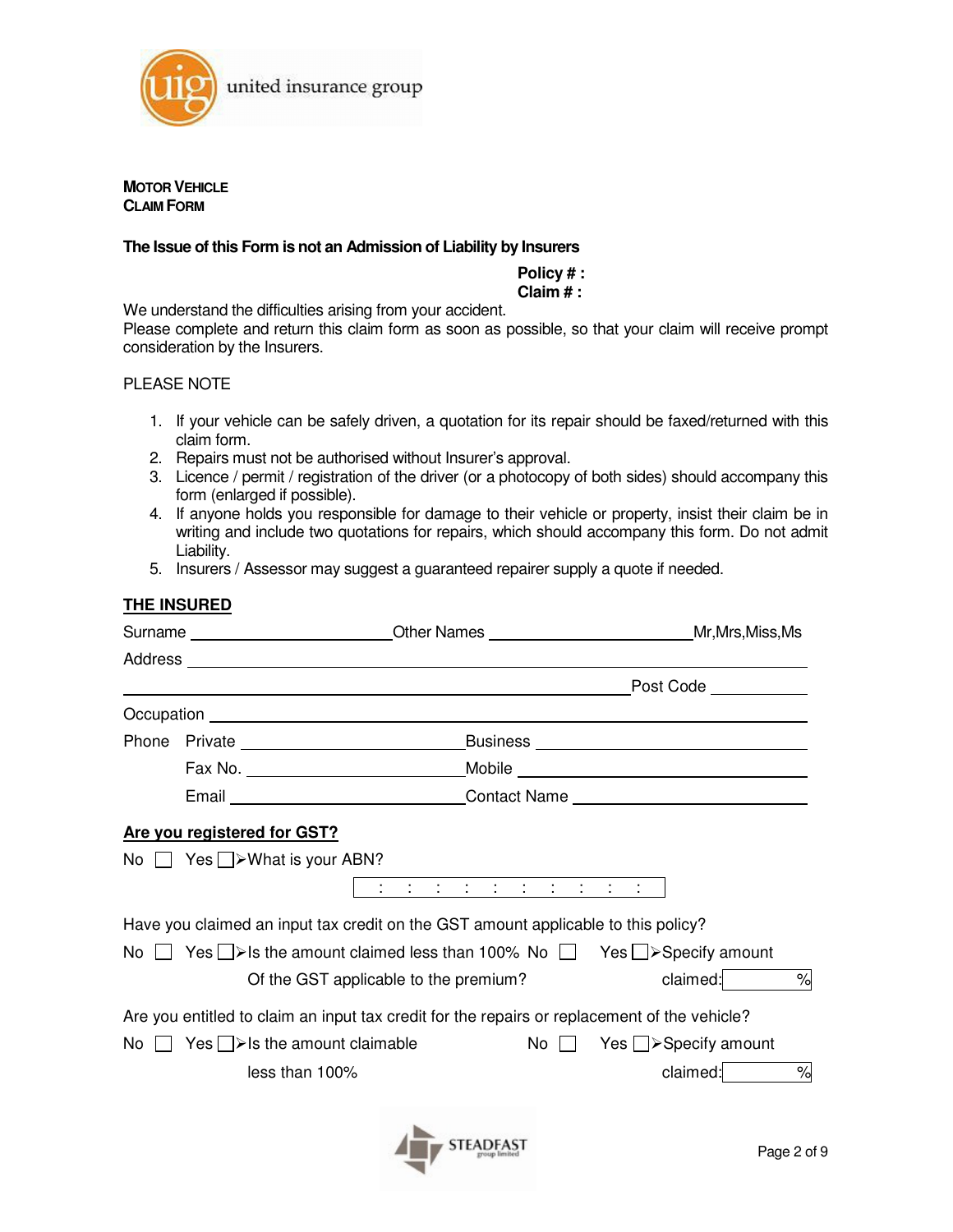

## **THE INSURED VEHICLE**

|                |                                                                                                     |                                                |              | Year ________Make ___________________________________Model _____________________                    |                                 |               |
|----------------|-----------------------------------------------------------------------------------------------------|------------------------------------------------|--------------|-----------------------------------------------------------------------------------------------------|---------------------------------|---------------|
|                |                                                                                                     |                                                |              |                                                                                                     |                                 |               |
|                |                                                                                                     |                                                |              | Registration No. ____________________No. of Cylinders ________Manual/Automatic ______________       |                                 |               |
|                | Colour ____________________Carrying Capacity _________________________Tonnes ______________________ |                                                |              |                                                                                                     |                                 |               |
|                |                                                                                                     |                                                |              | What accessories were fitted to the vehicle? ___________________________________                    |                                 |               |
|                |                                                                                                     |                                                |              |                                                                                                     |                                 |               |
|                |                                                                                                     |                                                |              |                                                                                                     |                                 |               |
|                |                                                                                                     |                                                |              |                                                                                                     |                                 |               |
|                |                                                                                                     | Did you improve/modify the vehicle in any way? |              |                                                                                                     |                                 | $No \Box$ Yes |
|                |                                                                                                     |                                                |              | If yes, specify, indicating improvements/modifications together with costs ________________________ |                                 |               |
|                |                                                                                                     |                                                |              |                                                                                                     |                                 |               |
|                |                                                                                                     |                                                |              |                                                                                                     |                                 |               |
|                |                                                                                                     |                                                |              |                                                                                                     |                                 |               |
|                |                                                                                                     |                                                |              |                                                                                                     |                                 |               |
|                |                                                                                                     |                                                |              |                                                                                                     |                                 |               |
|                |                                                                                                     |                                                |              | For what purpose was the vehicle being used at the time of the accident?                            |                                 |               |
| $\Box$ Private |                                                                                                     | $\Box$ Business                                | $\Box$ Trade |                                                                                                     | Other _________________________ |               |
|                |                                                                                                     |                                                |              |                                                                                                     |                                 |               |
|                |                                                                                                     |                                                |              | Name of Finance Co. (If under hire purchase or lease) ________________                              |                                 |               |
|                |                                                                                                     |                                                |              |                                                                                                     |                                 |               |
|                |                                                                                                     | arising from the use of a motor vehicle?       |              | Has the insured ever made a claim under a motor vehicle policy or been convicted of any offence     | No l                            | Yes $\Box$    |
|                |                                                                                                     |                                                |              |                                                                                                     |                                 |               |
|                |                                                                                                     |                                                |              |                                                                                                     |                                 |               |
|                |                                                                                                     |                                                |              |                                                                                                     |                                 |               |
|                |                                                                                                     |                                                |              |                                                                                                     |                                 |               |
|                |                                                                                                     |                                                |              |                                                                                                     |                                 |               |
|                |                                                                                                     |                                                |              |                                                                                                     |                                 |               |

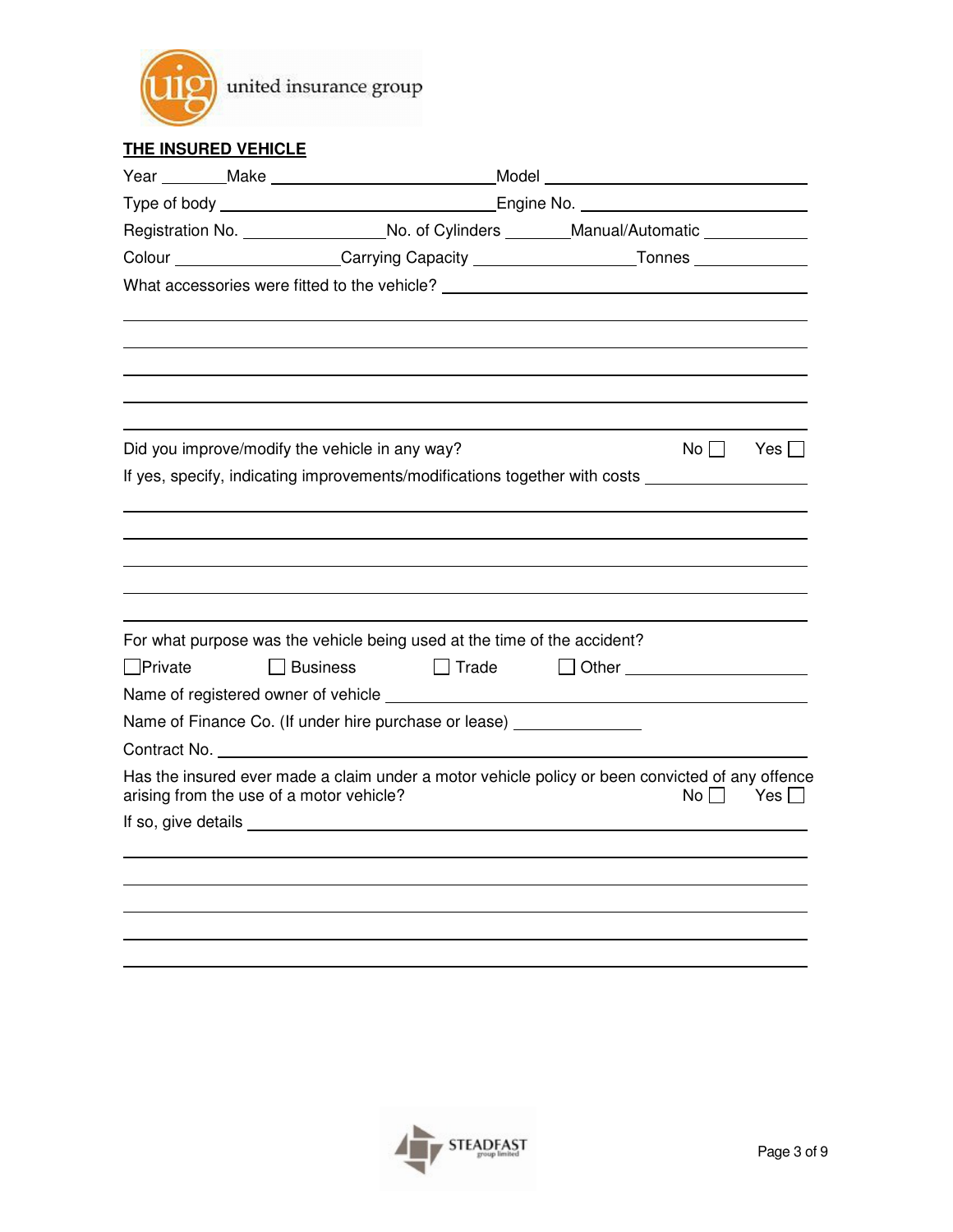

## **THE DRIVER**

|                                                                                                                                                            |  |  |             | Mr, Mrs, Miss, Ms |
|------------------------------------------------------------------------------------------------------------------------------------------------------------|--|--|-------------|-------------------|
|                                                                                                                                                            |  |  |             |                   |
|                                                                                                                                                            |  |  |             |                   |
|                                                                                                                                                            |  |  |             |                   |
| Licence No. ____________________________State of issue __________Expiry Date ______________________                                                        |  |  |             |                   |
| Date of Birth _______________________Year licensed _________Occupation ________________                                                                    |  |  |             |                   |
| Relationship to insured (Spouse, Employee, Friend, etc) ________________________                                                                           |  |  |             |                   |
| Was the vehicle being used with insured's knowledge and consent? $\blacksquare$ $\blacksquare$ $\blacksquare$ $\blacksquare$ $\blacksquare$ $\blacksquare$ |  |  |             |                   |
| Approximately how frequently in a period of a year does the driver drive this vehicle?                                                                     |  |  |             |                   |
| Does the driver hold motor insurance on any other vehicle?                                                                                                 |  |  | $No \Box$   | Yes $\Box$        |
| Had the driver consumed any intoxicating liquor or taken any drugs during 12 hours prior to<br>accident?                                                   |  |  | Noll        | Yes $\Box$        |
|                                                                                                                                                            |  |  |             |                   |
|                                                                                                                                                            |  |  |             |                   |
|                                                                                                                                                            |  |  |             |                   |
|                                                                                                                                                            |  |  |             |                   |
| Did the driver undergo a breath analysis test?                                                                                                             |  |  | $No$ $\Box$ | Yes               |
|                                                                                                                                                            |  |  |             |                   |
| Did the driver undergo a blood test and/or drug test?                                                                                                      |  |  | $No$ $\Box$ | Yes               |
|                                                                                                                                                            |  |  |             |                   |
| Has the driver within the last five years had any insurance or renewal of insurance declined or<br>cancelled or special conditions imposed?                |  |  | No l        | Yes II            |
|                                                                                                                                                            |  |  |             |                   |
|                                                                                                                                                            |  |  |             |                   |
|                                                                                                                                                            |  |  |             |                   |
|                                                                                                                                                            |  |  |             |                   |
|                                                                                                                                                            |  |  |             |                   |
|                                                                                                                                                            |  |  |             |                   |
|                                                                                                                                                            |  |  |             |                   |
|                                                                                                                                                            |  |  |             |                   |

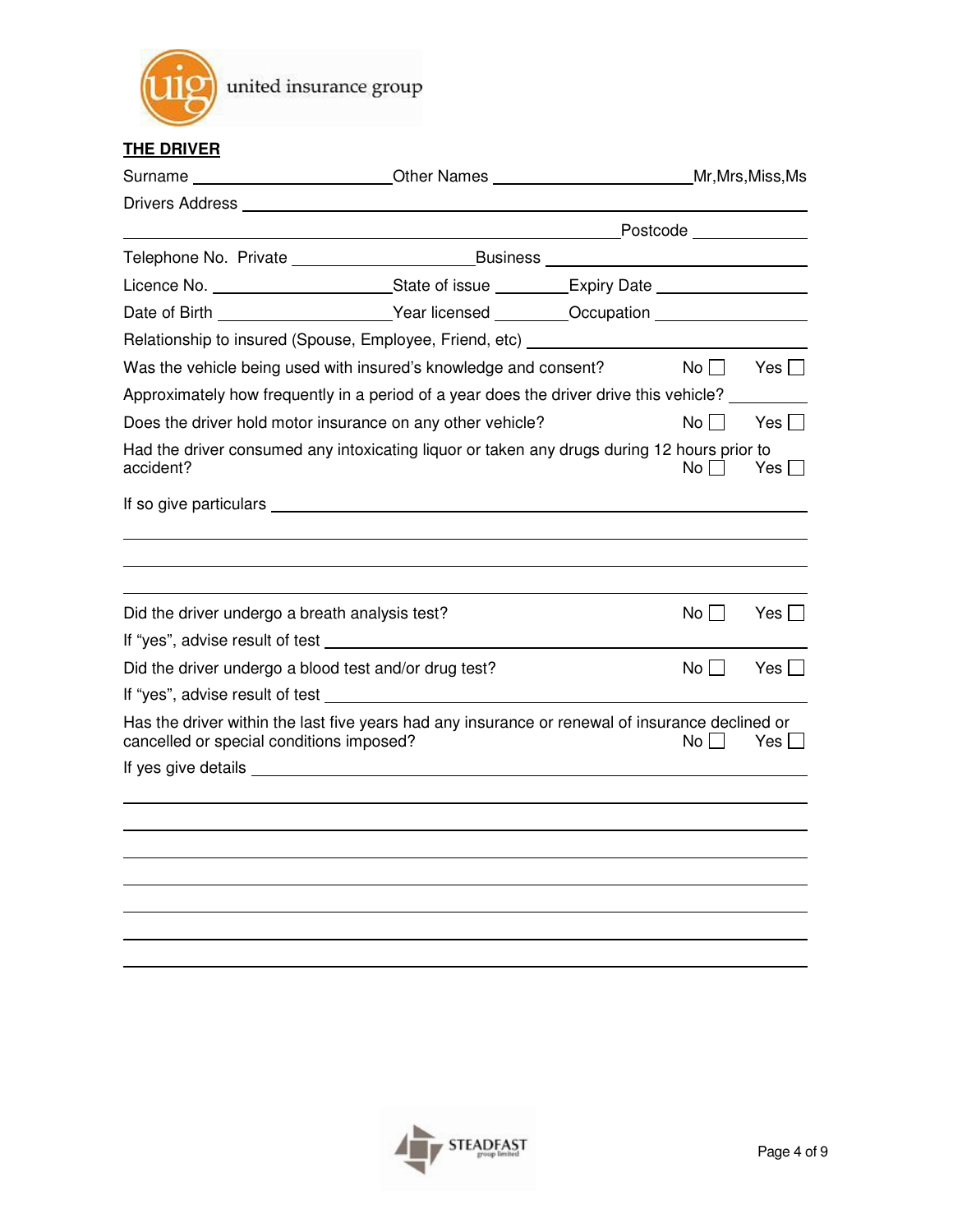

| Has the driver within the last five years had an accident, fire or theft involving a motor vehicle |      |            |
|----------------------------------------------------------------------------------------------------|------|------------|
| and/or made a motor claim against any insurer?                                                     | Noll | Yes $\Box$ |
| If yes give details.                                                                               |      |            |

| Date of Loss                                                                      | <b>Type of Claim</b><br>(Theft, Collision, etc)                                                                                                                                                                                | <b>Amount of Loss</b> | <b>Insurance</b><br>Company |  |  |
|-----------------------------------------------------------------------------------|--------------------------------------------------------------------------------------------------------------------------------------------------------------------------------------------------------------------------------|-----------------------|-----------------------------|--|--|
|                                                                                   |                                                                                                                                                                                                                                |                       |                             |  |  |
|                                                                                   |                                                                                                                                                                                                                                |                       |                             |  |  |
|                                                                                   |                                                                                                                                                                                                                                |                       |                             |  |  |
|                                                                                   | <b>ATTACH SEPARATE SHEET IF INSUFFICIENT ROOM</b>                                                                                                                                                                              |                       |                             |  |  |
| <b>THE ACCIDENT</b>                                                               |                                                                                                                                                                                                                                |                       |                             |  |  |
|                                                                                   |                                                                                                                                                                                                                                |                       |                             |  |  |
|                                                                                   |                                                                                                                                                                                                                                |                       |                             |  |  |
|                                                                                   |                                                                                                                                                                                                                                |                       |                             |  |  |
|                                                                                   |                                                                                                                                                                                                                                |                       |                             |  |  |
|                                                                                   | Brief description of accident Learning and Contract and Contract and Contract and Contract and Contract and Contract and Contract and Contract and Contract and Contract and Contract and Contract and Contract and Contract a |                       |                             |  |  |
|                                                                                   |                                                                                                                                                                                                                                |                       |                             |  |  |
|                                                                                   |                                                                                                                                                                                                                                |                       |                             |  |  |
| Estimate speed of your vehicle at time of impact                                  |                                                                                                                                                                                                                                |                       | Km/H.                       |  |  |
| Estimate speed of other vehicle at time of impact<br>$Km/H$ .                     |                                                                                                                                                                                                                                |                       |                             |  |  |
| Was horn on your vehicle sounded or other warning given? _______________________  |                                                                                                                                                                                                                                |                       |                             |  |  |
| On what side of the road was your vehicle travelling? __________________________  |                                                                                                                                                                                                                                |                       |                             |  |  |
|                                                                                   |                                                                                                                                                                                                                                |                       |                             |  |  |
| How many lanes? Which lane were you travelling in?                                |                                                                                                                                                                                                                                |                       |                             |  |  |
| What was the condition of the roadway (Sealed, rough, or otherwise?) [164] [2012] |                                                                                                                                                                                                                                |                       |                             |  |  |
|                                                                                   | Who do you consider responsible for accident? Network and the state of the state of the state of the state of                                                                                                                  |                       |                             |  |  |
|                                                                                   |                                                                                                                                                                                                                                |                       |                             |  |  |
|                                                                                   |                                                                                                                                                                                                                                |                       |                             |  |  |
|                                                                                   |                                                                                                                                                                                                                                |                       |                             |  |  |
|                                                                                   | Did either party admit liability or make any offer of payment? _________________                                                                                                                                               |                       |                             |  |  |
|                                                                                   | Which vehicles were towed from the scene? ______                                                                                                                                                                               |                       |                             |  |  |

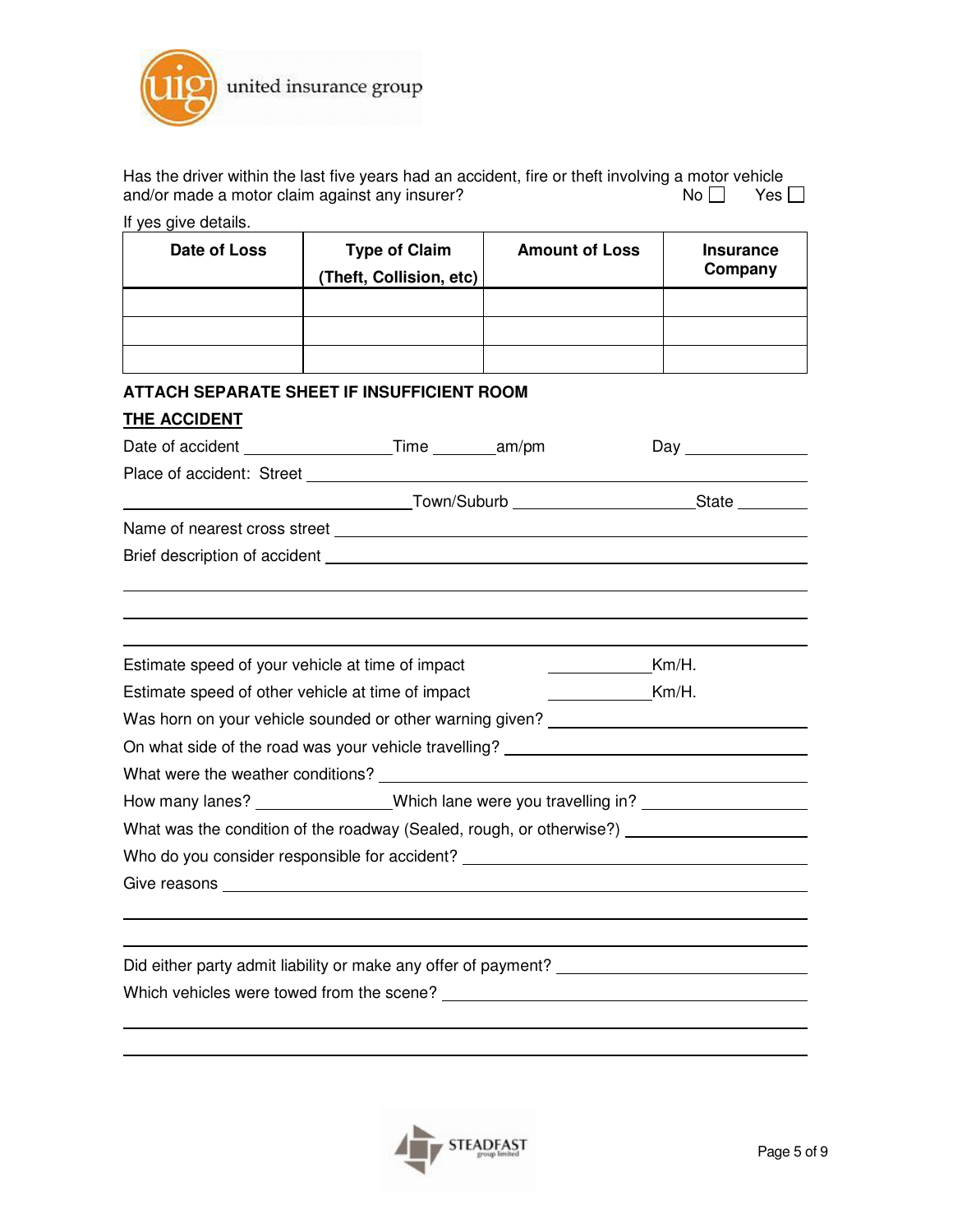

## **THE OTHER VEHICLE**

|                                                                                              |                                                                                  | Postcode _____________ |                      |
|----------------------------------------------------------------------------------------------|----------------------------------------------------------------------------------|------------------------|----------------------|
|                                                                                              |                                                                                  |                        |                      |
|                                                                                              |                                                                                  | Postcode _____________ |                      |
|                                                                                              |                                                                                  |                        |                      |
|                                                                                              |                                                                                  |                        |                      |
|                                                                                              |                                                                                  |                        |                      |
| Policy No. __________________________________Colour ____________________________             |                                                                                  |                        |                      |
| Give particulars of damage to Third Party (A) vehicle ___________________________            |                                                                                  |                        |                      |
|                                                                                              |                                                                                  |                        |                      |
|                                                                                              | ,我们也不会有什么。""我们的人,我们也不会有什么?""我们的人,我们也不会有什么?""我们的人,我们也不会有什么?""我们的人,我们也不会有什么?""我们的人 |                        |                      |
| Has any demand for this damage been made against you?                                        |                                                                                  |                        | $No$   Yes   $\Box$  |
| Note: If any other vehicles involved, please attach details.                                 |                                                                                  |                        |                      |
| Please attach any demands.                                                                   |                                                                                  |                        |                      |
| <b>WITNESSES</b>                                                                             |                                                                                  |                        |                      |
| Name Addresses and Telephone numbers of witnesses in insured vehicle                         |                                                                                  |                        |                      |
|                                                                                              |                                                                                  |                        |                      |
| Names, Address and Telephone numbers of independent witnesses.                               |                                                                                  |                        |                      |
|                                                                                              |                                                                                  |                        |                      |
| <b>POLICE</b>                                                                                |                                                                                  |                        |                      |
| Did a police officer attend the accident?                                                    |                                                                                  |                        | No $\Box$ Yes $\Box$ |
|                                                                                              |                                                                                  |                        |                      |
|                                                                                              |                                                                                  |                        |                      |
| Did police lay any charges against either driver or intimate action may be taken? $\Box$ Yes |                                                                                  |                        |                      |
|                                                                                              |                                                                                  |                        |                      |

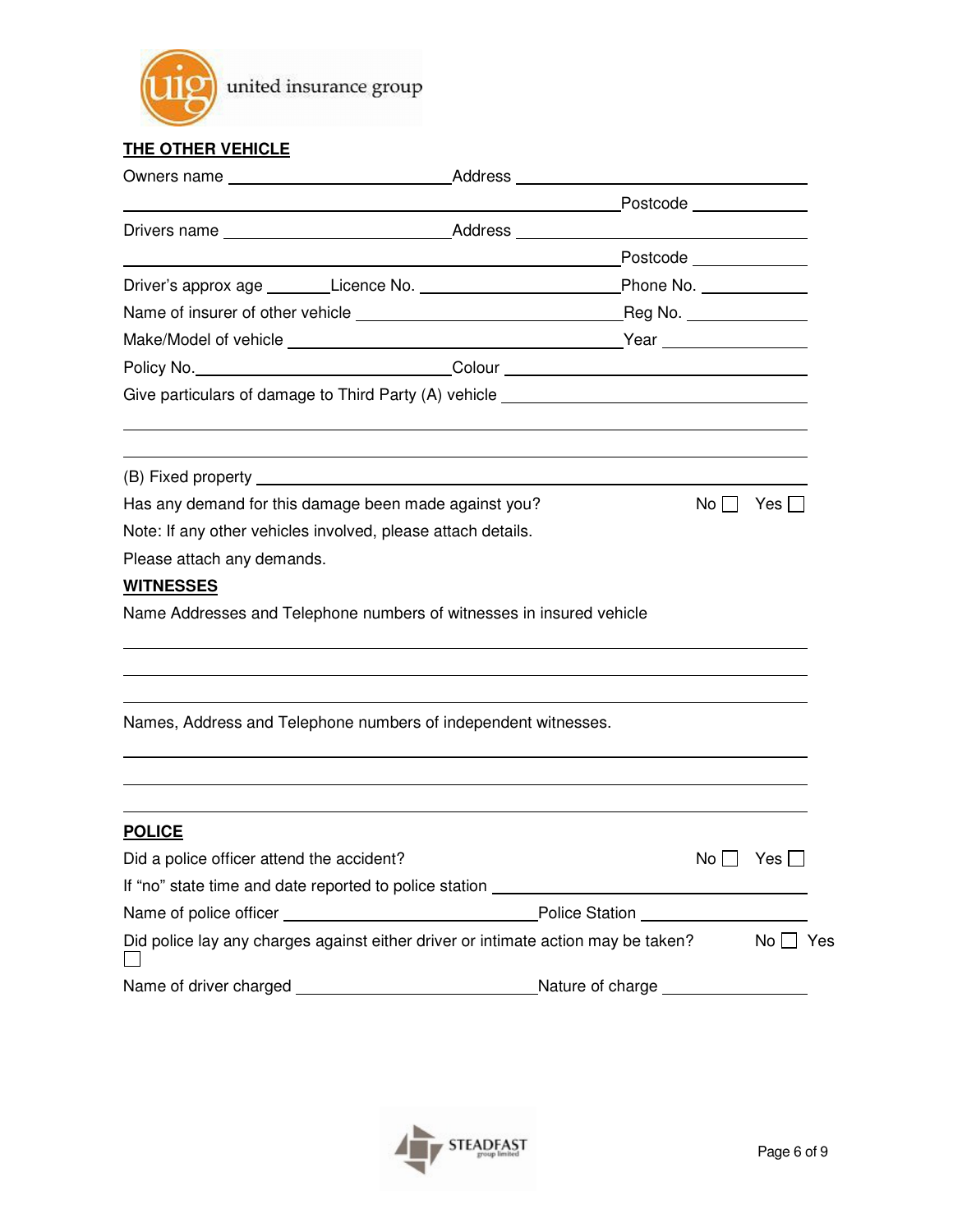

## **DAMAGE TO INSURED VEHICLE**

| Was the insured vehicle damaged?                   |         | No l                                             | Yes        |  |
|----------------------------------------------------|---------|--------------------------------------------------|------------|--|
|                                                    |         |                                                  |            |  |
| Have you obtained a quotation for repairs?<br>No l |         |                                                  | Yes $\Box$ |  |
| Amount \$ _________________________                |         |                                                  |            |  |
| PLEASE FORWARD QUOTATION WITH THIS FORM.           |         |                                                  |            |  |
|                                                    |         |                                                  |            |  |
|                                                    |         |                                                  |            |  |
|                                                    |         | Postcode <b>Exercise Service</b> Service Service |            |  |
| Telephone No.                                      | Fax No. |                                                  |            |  |

Shade in damage to insured vehicle related to this accident.



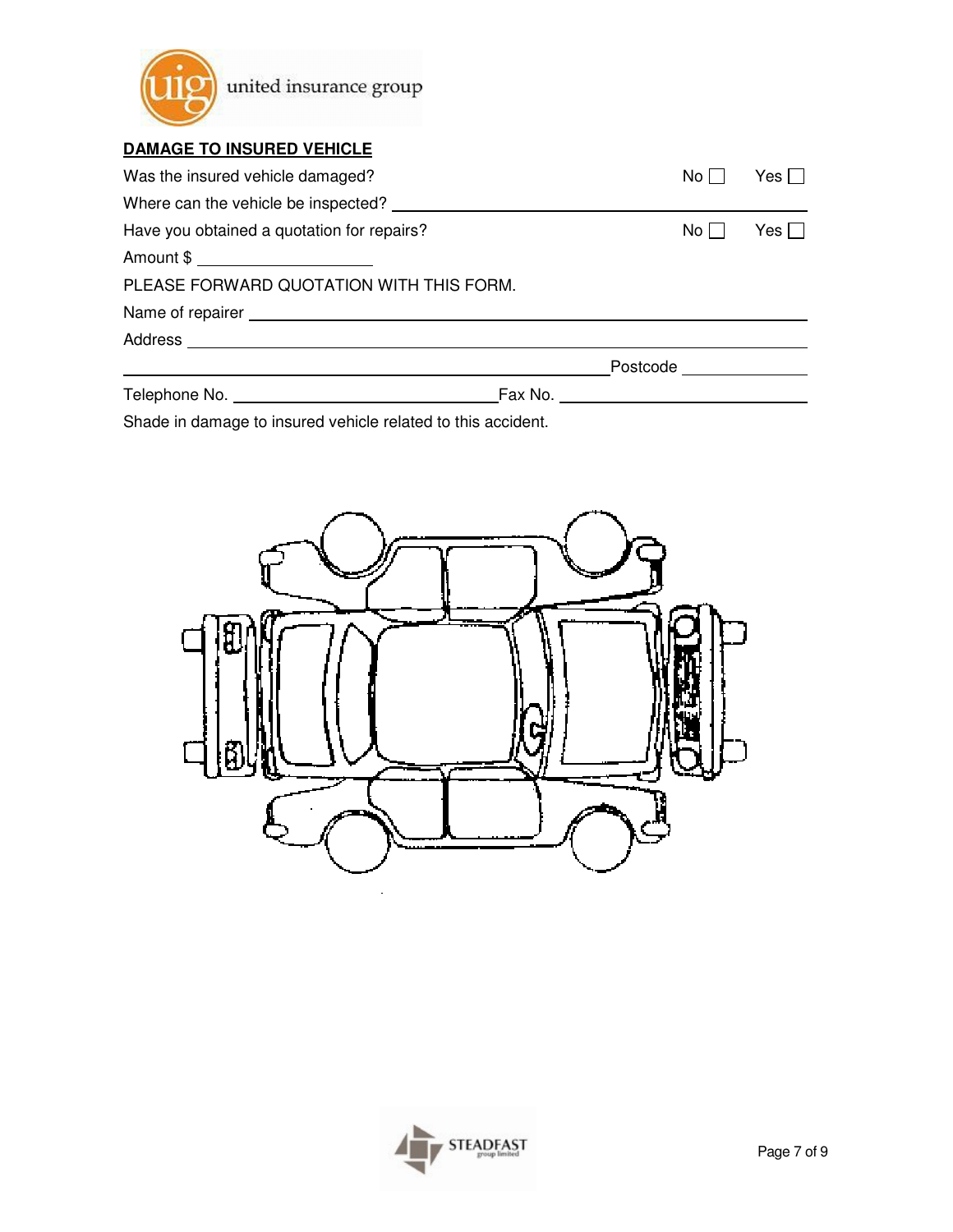

### **SKETCH PLAN OF ACCIDENT**

Please complete the plan design applicable to the accident. If necessary, alter the design to suit a particular scene. Indicate centre of roadway, direction and location of vehicles, and location and nature of traffic control signs. Insured's vehicle,  $\Box$  other party's vehicle  $\Box$  Mark point of impact with "X".



**To avoid unnecessary delay in processing your claim, it is important that you attach documentation to support:** 

- **Ownership of all property claimed, e.g. Original invoices, owners' manuals, photos, receipts, etc…**
- **The repair / replacement of your loss. e.g. Original invoices, receipts, etc… by trade suppliers / repairers – itemising the precise nature of their quotation or work under taken e.g. Size, model, type, age, hours, cost of labour, parts, prices…**